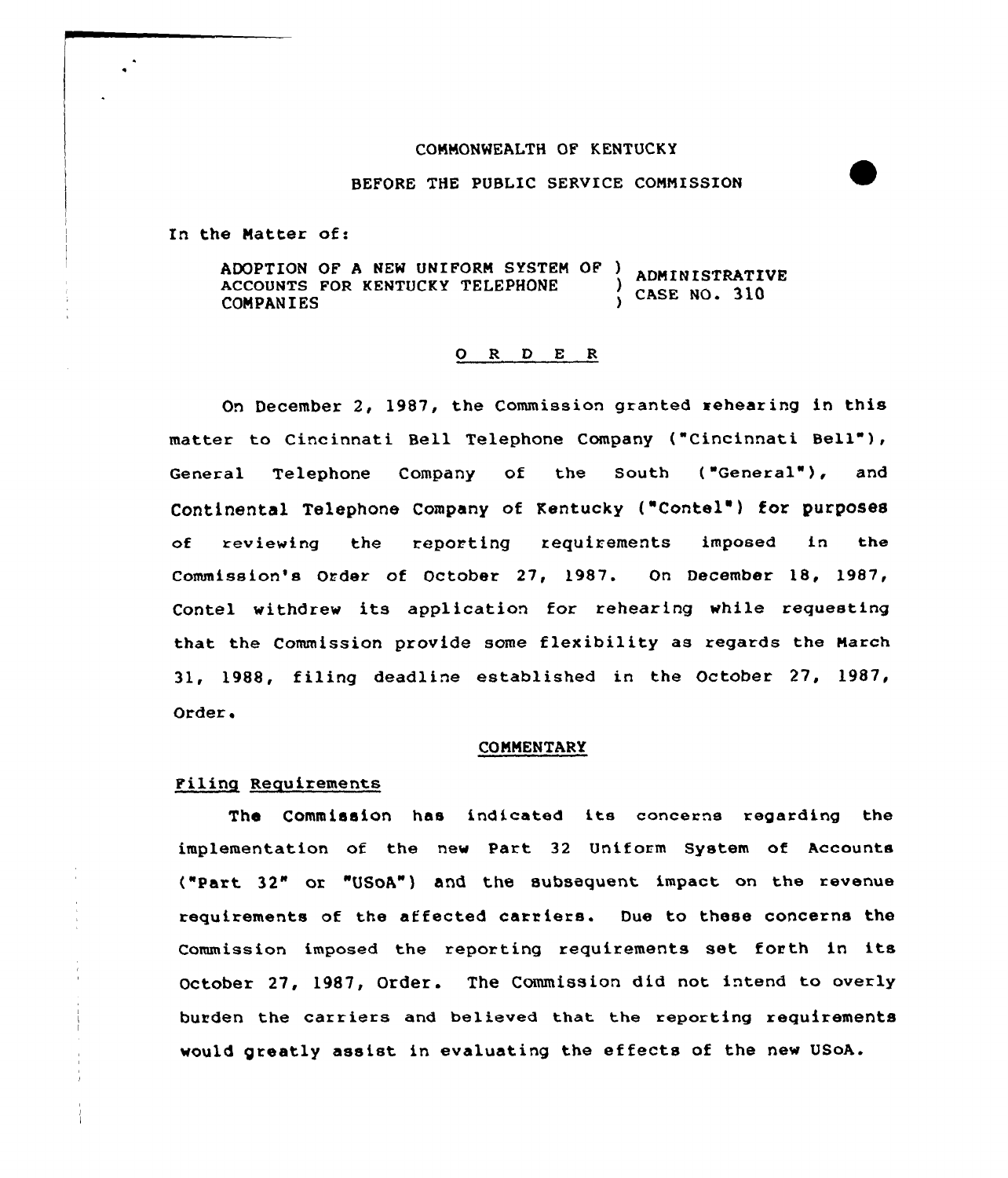As part of the reporting requirements, the Commission ordered the filing of a year-end 1987 balance sheet under Part 32 along with the detailed plant and resexve subsidiary records which support the balance sheet's plant and depreciation reserve accounts. The 1987 year-end balance sheet would become the January 1, 1988, balance sheet and thereby provide the Commission with a staxting point for monitoring the new accounting system in its first year of operation. The required subsidiary records would give the Commission an indication of the prospective depreciation changes caused by the implementation of Part 32, thereby allowing the Commission to monitor one of the carriers' most significant expenses under the new USoA. Both Cincinnati and General indicated there would be no problem complying with these requirements by the required filing date of march 31, 1988.

During this proceeding the Commission requested and received estimates of the financial impact of implementing the new USoA. These estimates were based on the carriers' projected operating results for calendar years 1987 and/or 1988. The Commission's intent, by its requirement that <sup>a</sup> Part <sup>32</sup> income statement be filed, was to update these estimates based on actual, historical operating results for calendar year 1987. At no point, in the October 27, 1987, Order did the Commission require detailed mapping of accounts from the old Part 31 USoA to the new Part 32 or restatement of 1987 operating results on an account-by-account basis.

 $-2-$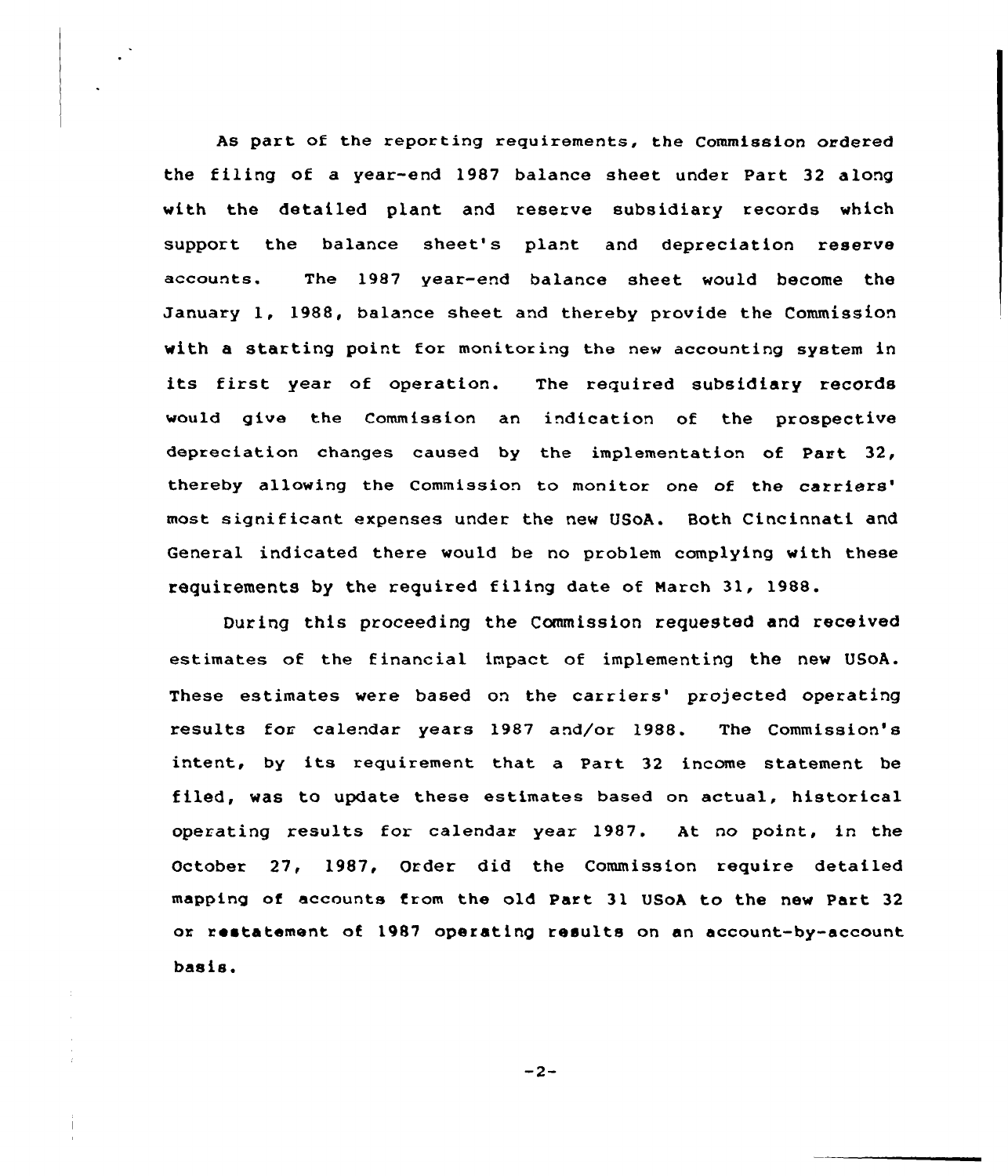Despite the Commission's intent and its belief that such detailed work is not required, both General and Cincinnati Bell state that such detail is required in order to prepare a meaningfully accurate 1987 income statement under Part 32. Both General and Cincinnati Bell also contend that such detail would be unduly burdensome and expensive and would not result in any material improvement over their previously filed estimates.

Notwithstanding these contentions the Commission will require that the impact of the change to Part 32 be reported for the carriers' annual operating results based on calendar year 1987's operations. The impact of the change to Part 32 may be presented on an aggregate basis as long as the carriers provide explanations and calculations in support of the estimated impact of the change. The estimates of the impact of the change to Part 32 and all supporting data should be filed with the Commission no later than June 1, 1988. This information will update the estimates previously filed and provide the Commission with a more current indication of Part 32's impact on earnings and revenue requirements.

## hffiliate Transactions

General also requested clarification of the Commission's concerns regarding affiliate transactions. The Commission will evaluate the ability to track affiliate transactions under Part 32 through the use of subsidiary record categories required for the payable and receivable accounts. The concern is to maintain the ability to readily identify not only the payables and/or receivables but the ultimate accounting of the revenues and

 $-3-$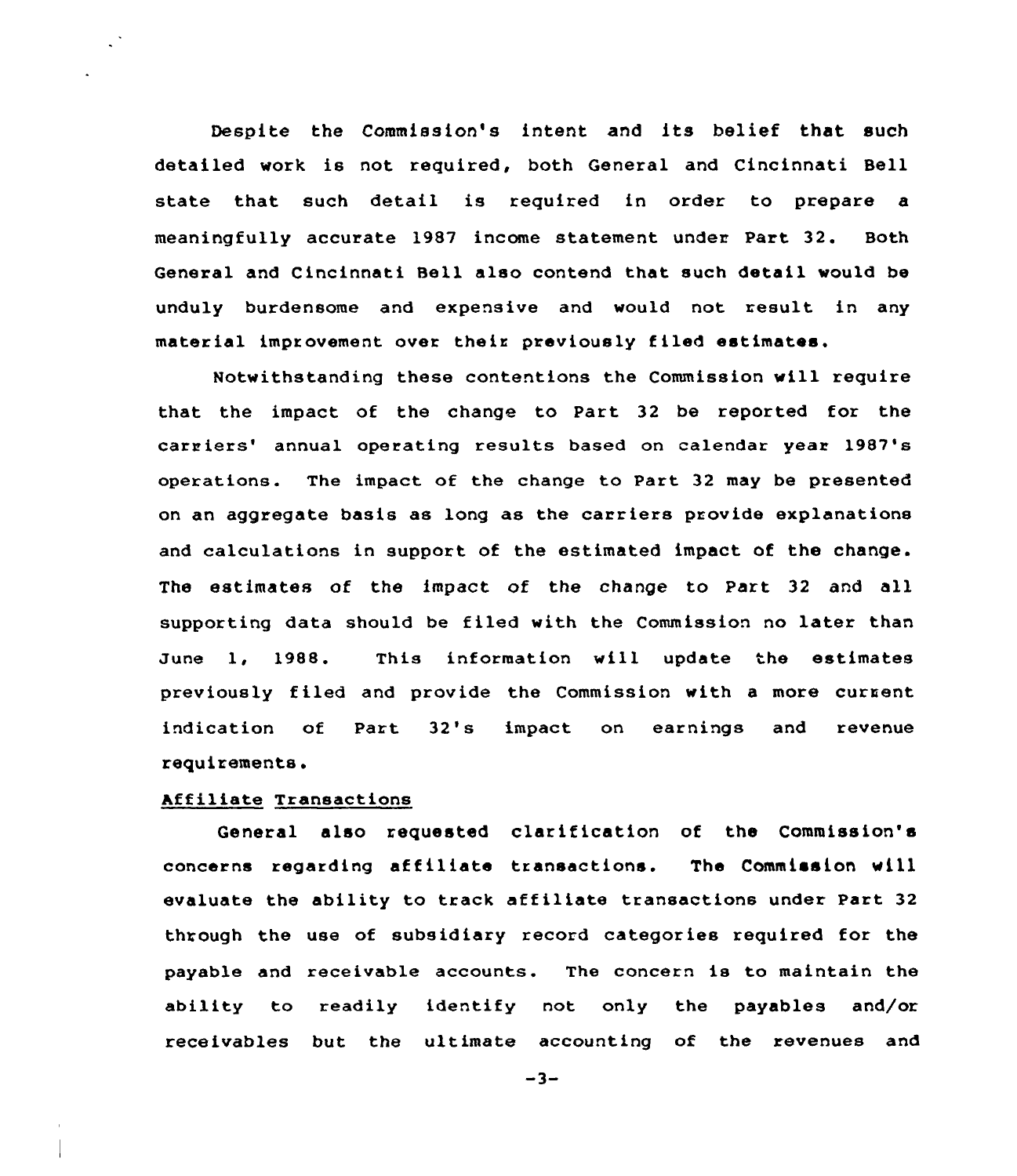expenses. If not satisfied with this tracking ability, the Commission may initiate some modification to Part 32 to ensure reliable tracking of costs from affiliate transactions.

### **SUMMARY**

The Commission, based on the evidence of record and being advised is of the opinion and finds that:

1. Finding No. <sup>4</sup> of the Order of October 27, 1987, should be amended to read as follows, "All carriers should file Part 31 and Part 32 year-end balance sheets for 1987 by Narch 31, 1988."

2. Finding No. 7 should be added to read as follows, "All carriers should file Part 31 income statements for 1987 and estimates of the impact of changing to Part 32 based on actual 1987 operating results by June 1, 1988. Necessary explanations and supporting calculations should be submitted for all estimates."

3. All other findings and orders from the Commission's Order of October 27, 1987, should remain in full force and effect.

IT IS THEREFORE ORDERED that the reporting requirements set forth in the Commission's Order of October 27, 1987, shall be amended in accordance with Findings <sup>1</sup> and <sup>2</sup> herein.

 $-4-$